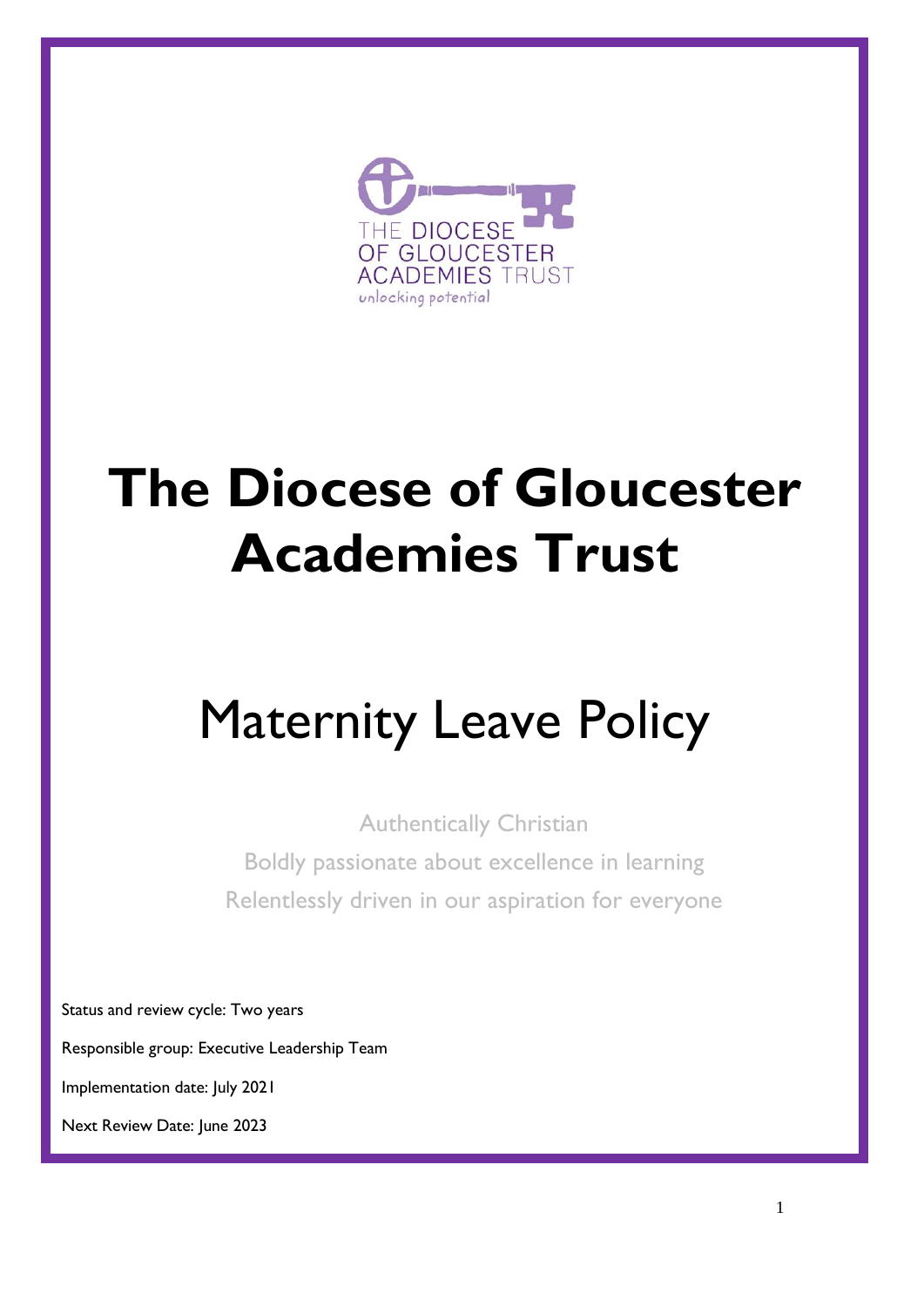### **Contents**

- 1.0 [Introduction](#page-2-0)
- 2.0 [Informing the line manager/headteacher](#page-2-1) of a pregnancy
- 3.0 [Changing the maternity leave start date](#page-2-2)
- 4.0 [Taking time off for antenatal appointments](#page-3-0)
- 5.0 [Maternity risk assessment](#page-3-1)
- 6.0 [Maternity leave entitlement](#page-3-2)
- 7.0 [Eligibility for maternity pay](#page-3-3)
- 8.0 [Illness before maternity leave starts](#page-4-0)
- 9.0 [Baby being born early or late](#page-4-1)
- 10.0 [Stillbirth, miscarriage and death of a child shortly after birth](#page-5-0)
- 11.0 [Keeping in touch whilst on maternity leave](#page-5-1)
- 12.0 [KIT \('keeping in touch'\) days](#page-5-2)
- 13.0 [Annual leave and bank holidays](#page-5-3)
- 14.0 [Appraisal/pay progression and maternity leave](#page-6-0)
- 15.0 [Redundancy and maternity leave](#page-6-1)
- 16.0 [Returning to work from maternity leave](#page-7-0)
- 17.0 Maternity pay entitlements [contractual and statutory](#page-7-1)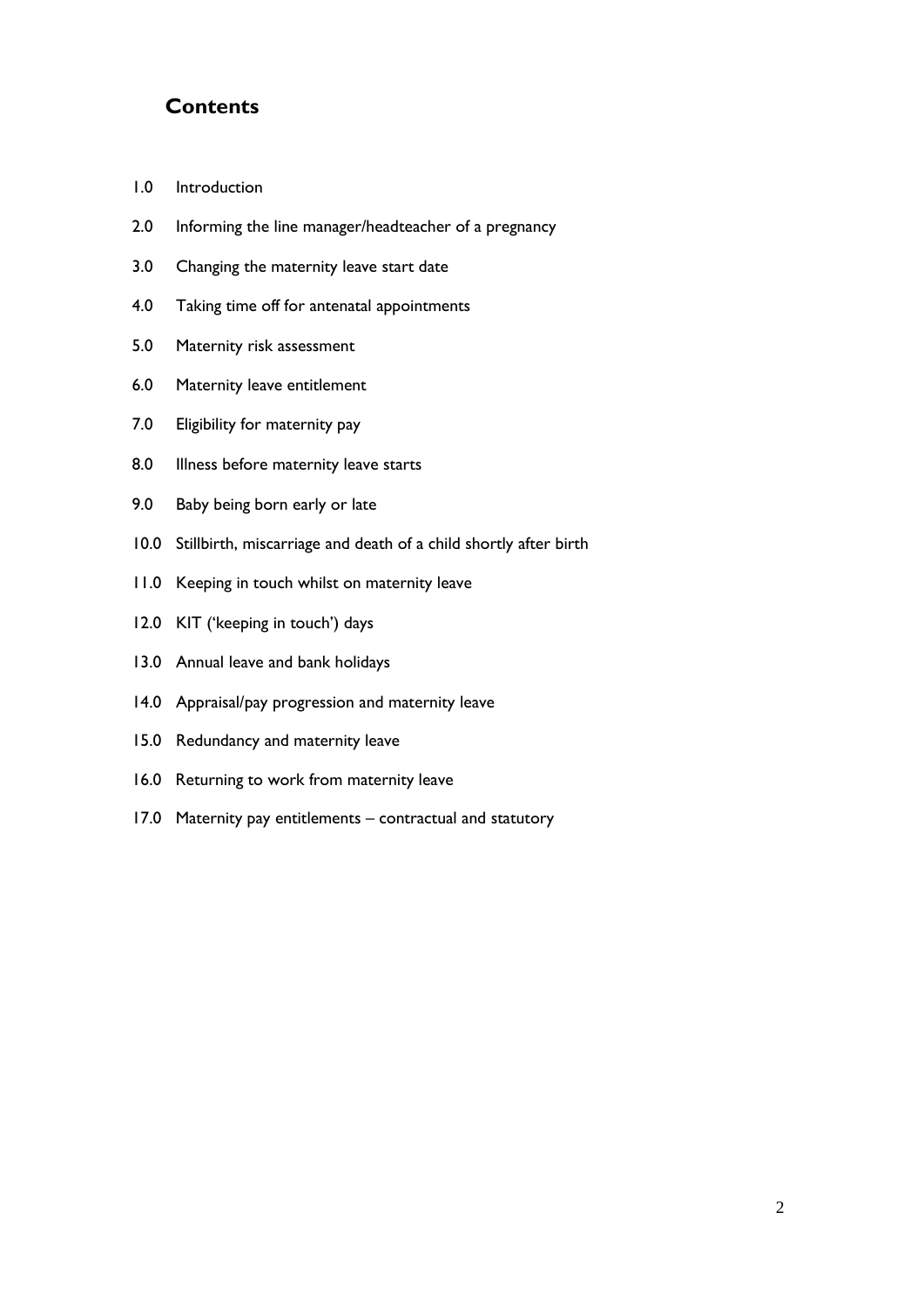#### <span id="page-2-0"></span>**1.0 Introduction**

- 1.1 DGAT ('The Trust') is an organisation with a Christian foundation. The ethos, values and relationships of the Trust, and its associated academies, are central to upholding the values of the foundation. The Trust is committed to supporting mothers to be before, during and after they return from maternity leave. This policy provides guidance on claiming maternity pay, obligations during maternity leave and statutory and contractual maternity entitlements.
- 1.2 Maternity leave is the paid and unpaid time off work that employees are entitled to when they have a baby.
- 1.3 This policy applies to all staff employed by DGAT or by schools within the Trust.
- 1.4 This policy does not form part of any employee's contract of employment and is entirely non-contractual. It may be amended, withdrawn, suspended or departed from at the discretion of the Trust at any time.

#### <span id="page-2-1"></span>**2.0 Informing a line manager of a pregnancy**

- 2.1 The Trust understands that individuals may not want to tell their line manager/headteacher they are pregnant in the early stages. However, employees must inform their line manager/headteacher and payroll provider by the 15th week before the expected week of childbirth.
- 2.2 Employees must give written notice to their line manager/headteacher of when they intend to start maternity leave. A copy of the written notice along with the maternity certificate (Mat B1 form) must be sent to the payroll provider. The written notice must include:
	- 2.2.1 Name
	- 2.2.2 Employee number
	- 2.2.3 Due date
	- 2.2.4 The intended start date of maternity leave
	- 2.2.5 Whether the employee wishes to be paid contractual maternity pay (CMP). They may choose to have this withheld if they are not sure when or if they will return to work.
- 2.3 If the employees pay is processed through payroll through Gloucestershire County Council the line manager/headteacher also needs to complete a contract change form and send this to the named contact in the BSC to confirm the start date of the maternity leave.

#### <span id="page-2-2"></span>**3.0 Changing the maternity leave start date**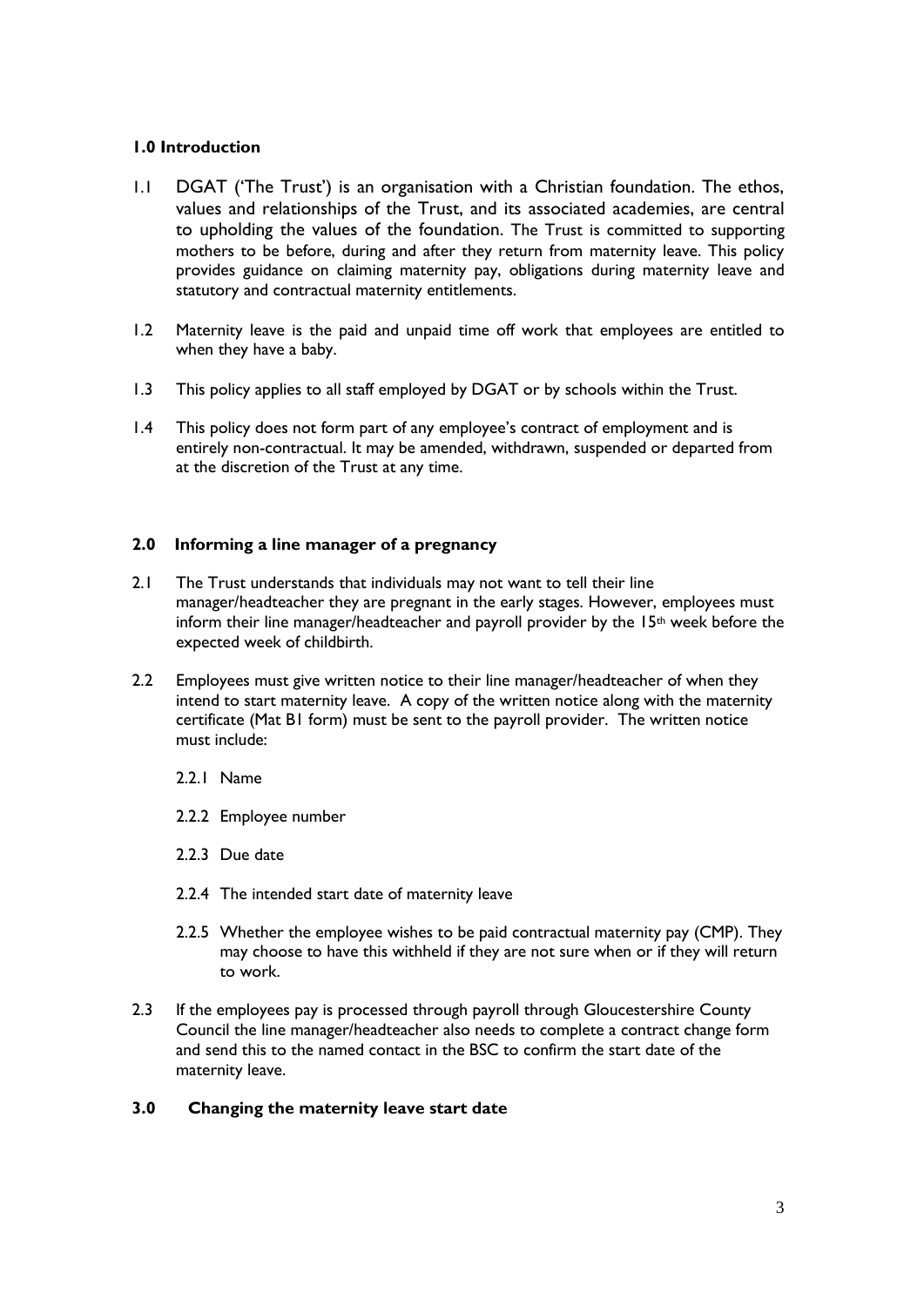- 3.1 The employee must give their line manager/headteacher and the payroll provider 28 days written notice of the new date.
- 3.2 The employee can start the maternity leave on any day of the week but not before the beginning of the 11th week before the expected week of childbirth.

#### <span id="page-3-0"></span>**4.0 Taking time off for antenatal appointments**

4.1 An employee can take a reasonable amount of paid time off work. The time off must be requested with their line manager/headteacher. Evidence of appointments and/or a certificate from the doctor confirming the pregnancy should be provided. An individual's partner may have the right to request unpaid time off work to accompany the employee to some antenatal appointments.

#### <span id="page-3-1"></span>**5.0 Maternity risk assessment**

5.1 The line manager/headteacher should complete a pregnant worker's risk assessment when they are informed of the pregnancy. The line manager/headteacher should review the risk assessment at reasonable intervals during the pregnancy or if the individual's situation changes. Individuals are still responsible for their safety at work and should advise their line manager/headteacher if there are parts of their work or areas of the workplace that they think might affect their health and safety.

#### <span id="page-3-2"></span>**6.0 Maternity leave entitlement**

- 6.1 Employees are entitled to 26 weeks ordinary maternity leave and 26 weeks additional maternity leave. If they plan to share leave with their partner, they may do so by curtailing their maternity leave – please see the shared parental leave policy for further information.
- 6.2 Maternity leave cannot be broken and must be taken as one continuous period. However, employees could consider shared parental leave which can be taken discontinuously.

#### <span id="page-3-3"></span>**7.0 Eligibility for maternity pay**

- 7.1 Maternity pay will depend on the length of continuous service. The pay entitlements are included at the end of this policy.
- 7.2 If an employee has been transferred into the school's employment from another organisation under the Transfer of Undertakings (Protection of Employment) Regulations 2006 (often referred to as 'TUPE'), the length of continuous service will include any service with the previous employer.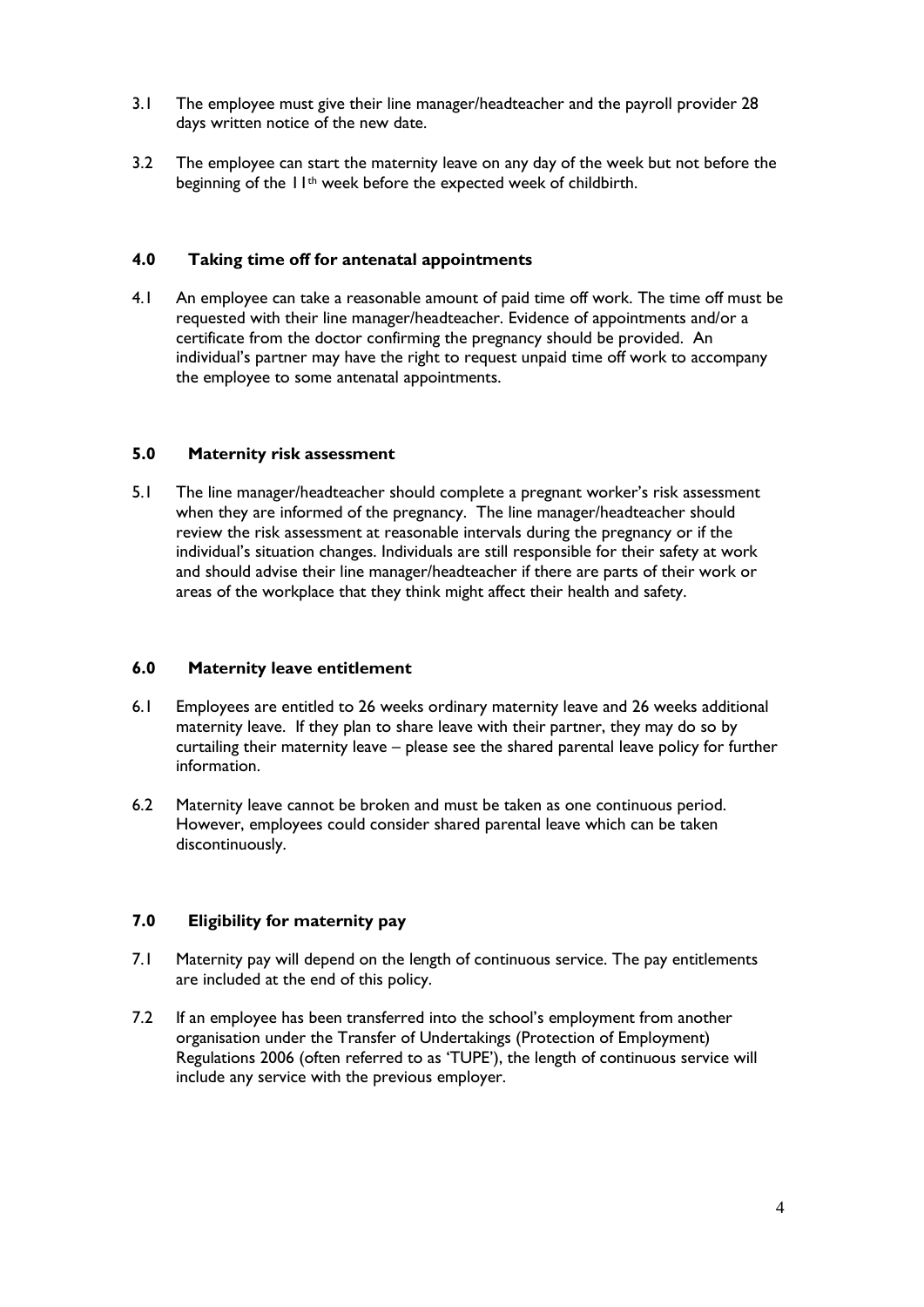- 7.3 The maternity pay is subject to income tax and national insurance in the same way as normal pay. If employees are a member of the Teachers' Pension Scheme they will pay pension contributions on the maternity pay received.
- 7.4 During maternity leave pension contributions will be deducted whilst the individual receives full or half pay. If they fall below half pay, contributions will cease and this will be "excluded" from pensionable service. Individuals are not able to make up these payments when they return to work however, they can buy additional pension to make up the deficit and should contact Teachers Pensions to discuss this.
- 7.6 Pay will go into the employee's bank account in the normal way at the end of each month. If the employees pay is processed by Gloucestershire County Council the individual will receive a letter from the BSC in the first month of maternity leave confirming:
	- 7.6.1 The date maternity pay starts
	- 7.6.2 Rates of maternity pay
	- 7.6.3 Details of the period over which maternity pay is paid
- 7.7 If the employee is entitled to CMP they have options as to the time over which this is paid. These options can be found at the end of this policy. If employees have any questions about maternity pay they should contact their line manager/headteacher or payroll provider.
- 7.8 If individuals decide to remain in the childcare voucher scheme during maternity leave period they need to be aware that the way in which contractual pay is structured will be different to the details within this policy. Information is provided in the childcare voucher scheme rules, which were signed up to when individuals joined the scheme and are available on the [Kiddivoucher website](https://www.kiddivouchers.com/)**.**
- 7.9 If employees choose not to receive contractual pay during this period but wish to receive a lump sum on return then the amount the school has subsidised for the vouchers will be deducted from the lump sum. Where there is a balance, this will be paid to the employee should they return for the specified period stated in this policy.

#### <span id="page-4-0"></span>**8.0 Illness before maternity leave starts**

8.1 In the event of absence for a pregnancy-related illness this will be managed in the same way as other sickness absence. If the absence is at or after the beginning of the fourth week before the expected week of childbirth, this will trigger the start of the maternity leave. The maternity leave would then start on the day after the first day of absence.

#### <span id="page-4-1"></span>**9.0 Baby being born early or late**

- 9.1 If the baby is born before the start of maternity leave, maternity leave will start the day after the birth. Employees must inform their manager and payroll and confirm the day maternity leave will start.
- 9.2 If baby arrives late this will not affect maternity leave dates.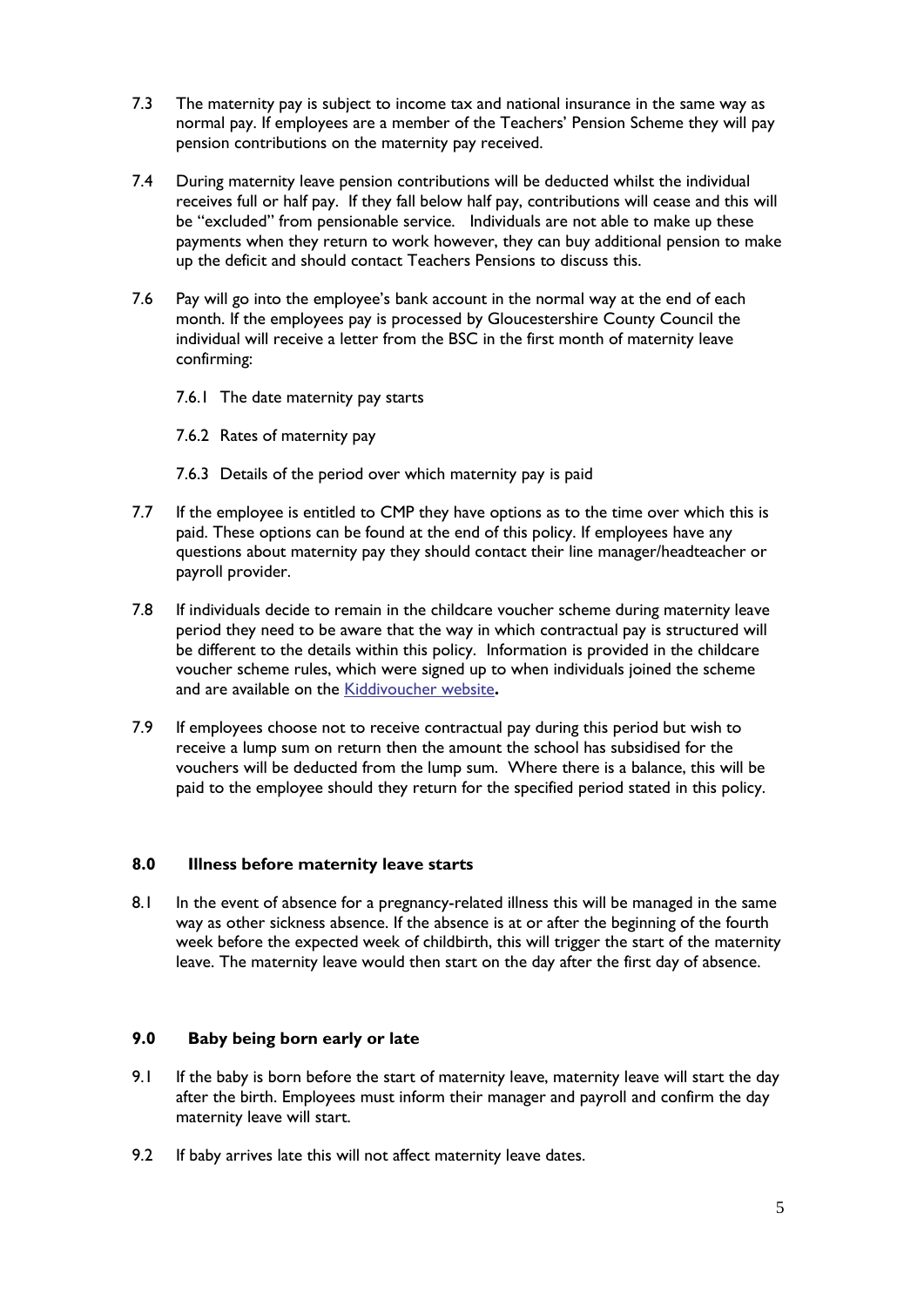#### <span id="page-5-0"></span>**10.0 Stillbirth, miscarriage and death of a child shortly after birth**

- 10.1 If the baby is stillborn at 24 weeks or more employees will still be entitled to maternity leave and statutory maternity pay (SMP).
- 10.2 If individuals have a miscarriage before 24 weeks they will not be entitled to maternity leave or SMP. If they are absent from work following the miscarriage this will be treated as sickness absence.
- 10.3 If the baby is born alive but dies shortly after birth the employee will retain full rights to maternity leave and SMP.

#### <span id="page-5-1"></span>**11.0 Keeping in touch whilst on maternity leave**

11.1 How the employee and manager will keep in contact should be agreed before the individual goes on maternity leave. This will allow the manager to update the individual on any important changes in the team or development opportunities.

#### <span id="page-5-2"></span>**12.0 KIT ('keeping in touch') days**

- 12.1 'Keeping in touch' or KIT days are days worked while on maternity leave without losing maternity pay or bringing leave to an end. They allow the employee to attend training or work the odd day to 'keep in touch' with what is happening in the workplace.
- 12.2 There is no obligation for individuals to work KIT days or for line managers/headteachers to offer them. Individuals can agree with their line manager/headteacher to work up to 10 days but no more. A whole day KIT leave is deducted, regardless of whether a part or full day is worked.
- 12.3 Employees are not legally allowed to work during the first two weeks following the birth and this includes KIT days.
- 12.4 Employees cannot use KIT days to extend ordinary or additional maternity leave.
- 12.5 If maternity pay is greater or the same as the pay the individual would normally receive then they are not paid anything extra. If it is less, they will be paid the difference.
- 12.6 If employees are part-time and work different hours on different days, the payroll provider will calculate average weekly hours over five days to determine an average day/hours pay.

#### <span id="page-5-3"></span>**13.0 Annual leave and bank holidays**

13.1 Annual leave and bank holiday entitlement is the same as it would be had the individual not been off work on maternity leave.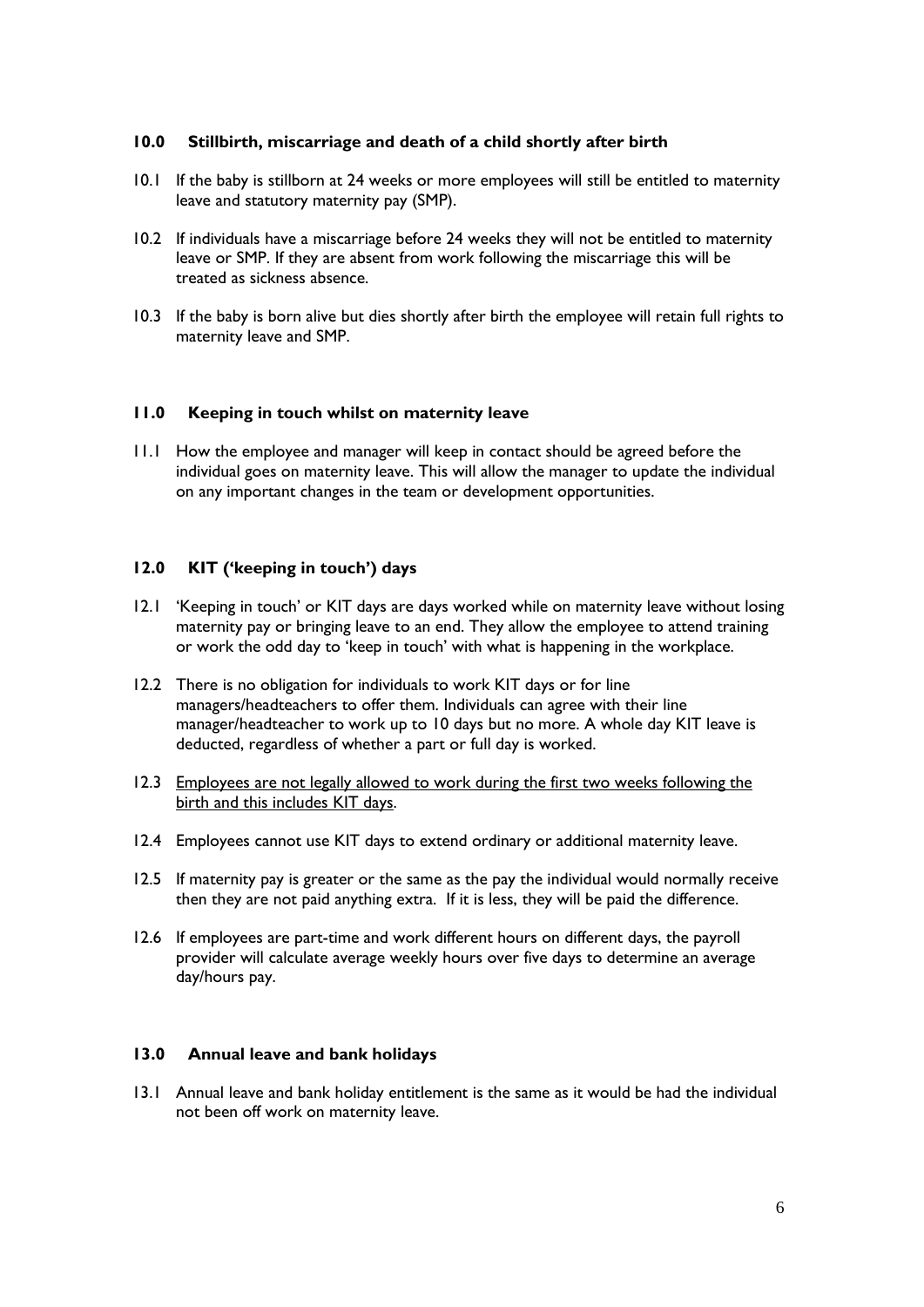13.2 Statutory paid leave (currently 28 days) must be taken at a time outside of the maternity leave period, for staff working in a school this must be taken during school closures within the academic year (deemed to be  $1st$  September to  $31st$  August).

#### <span id="page-6-0"></span>**14.0 Appraisal/pay progression and maternity leave**

14.1 Where possible the line manager/headteacher will conduct an appraisal prior to the commencement of maternity leave and this together with performance in previous appraisal periods will inform the outcome of the current appraisal period and any subsequent pay recommendations.

#### <span id="page-6-1"></span>**15.0 Redundancy and maternity leave**

- 15.1 If the role becomes redundant whilst the individual is off work on maternity leave the Trust/school will try to re-deploy them and where possible they will be offered suitable alternative employment, with a period of temporary safeguarding of salary if appropriate.
- 15.2 While the Trust/school will make every reasonable effort to offer alternative employment, if no suitable vacancy exists the position will be made redundant. Employees are reminded that the unreasonable refusal of an offer of suitable alternative employment will lead to loss of entitlement to a redundancy payment.
- 15.3 If an individual is made compulsorily redundant whilst on maternity leave (whether 'ordinary' or 'additional' leave) and as a result they are unable to fulfil the requirement to return to work for 3 months, they will not be required to repay CMP.
- 15.4 If an individual chooses to apply for voluntary redundancy whilst they are on ordinary or additional maternity leave and this is accepted and as a result they are unable to fulfil the requirement to return to work for 3 months, they will be required to repay any CMP they have already received.
- 15.5 If an employee applies (and is accepted) for voluntary redundancy after they have returned to work following ordinary or additional maternity leave they will not be required to repay any CMP previously received, provided they will have completed 3 months employment between the date of the return from maternity leave and the date on which their employment with the school ends.
- 15.6 If an individual's role is made redundant whilst on maternity leave they will be paid on normal pay for the contractual notice period. If the individual qualifies for statutory maternity pay (SMP), any remaining SMP will be paid to them in a lump sum at the end of their employment.
- 15.7 Maternity leave and employment will finish at the end of the redundancy notice period if the school is unable to redeploy the individual.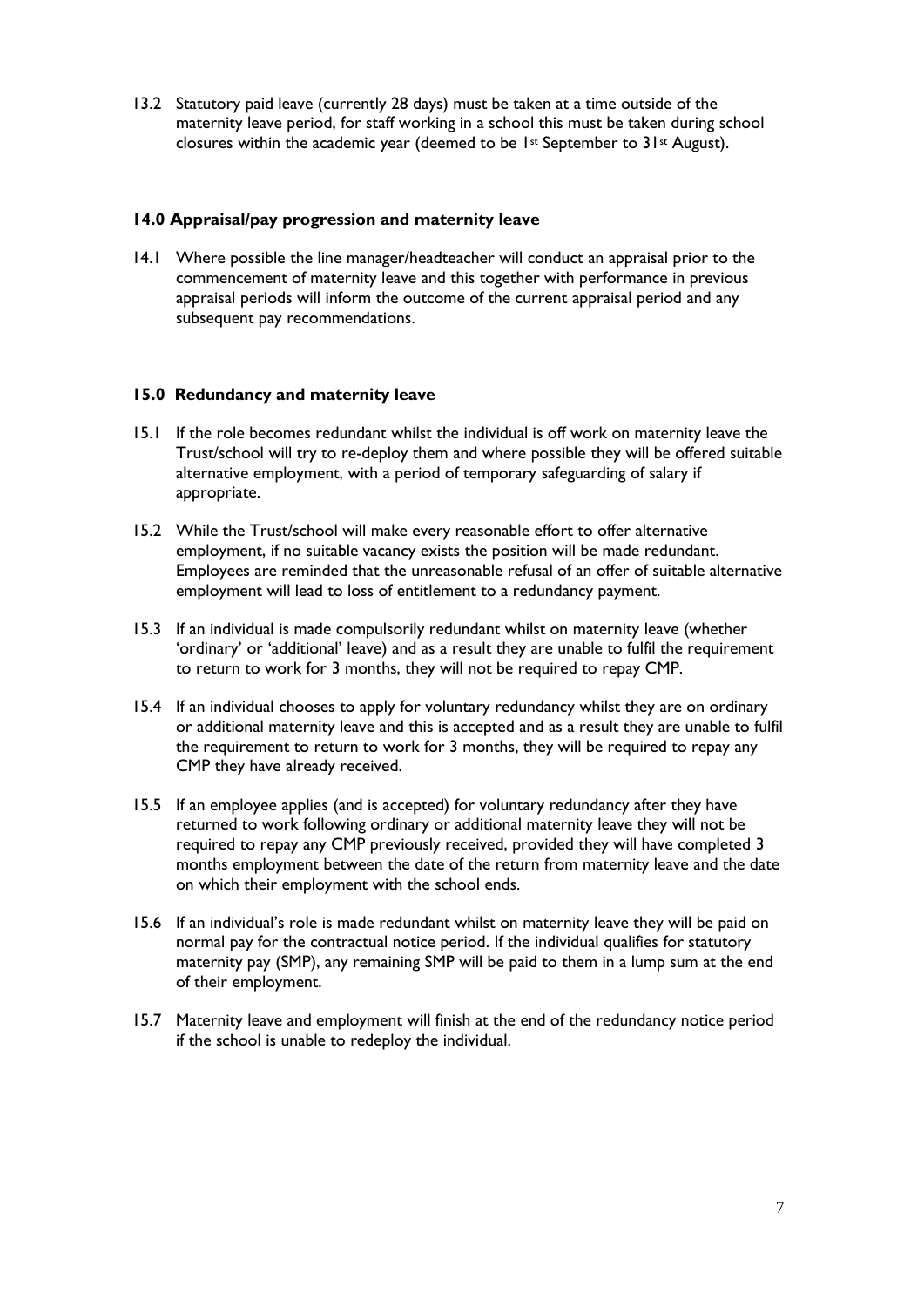#### <span id="page-7-0"></span>**16.0 Returning to work from maternity leave**

- 16.1 Employees will receive confirmation of their return-to-work date when they start maternity leave. If they wish to return before this they must give their line manager/headteacher 21 days written notice of the date they would like to return.
- 16.2 If the employees pay is processed by Gloucestershire County Council the manager must also confirm the return-to-work date on a contract change form and send this to the relevant payroll provider, to ensure normal pay is reinstated.
- 16.3 If an individual wishes to work different days or hours upon their return to work they will need to make a flexible working request. For further information please see the Flexible Working Right to Request Policy.
- 16.4 If the employee decides not to return to work following maternity leave, they must resign in writing giving the appropriate notice, sending a copy to their line manager/headteacher.
- 16.5 If for any reason other than redundancy (see above), an individual does not return to work for the same employer under a contract of employment for 3 months they will not be entitled to contractual maternity pay (CMP). If they have already received this they will be required to pay it back.

#### <span id="page-7-1"></span>**17.0 Maternity pay entitlements – contractual and statutory**

- 17.1 Contractual maternity pay (CMP) what the Trust/school pays. CMP is calculated on the actual weekly pay that would have been due under the contract of employment had the individual not been absent on maternity leave.
- 17.2 Statutory maternity pay (SMP) what the state pays (for the current SMP rate please refer to the government website). The following factors may affect entitlement to SMP:
	- 17.2. 1 Late notification of pregnancy
	- 17.2.2 No medical evidence of the expected week of childbirth
	- 17.2.3 Being outside the EEC after the  $11<sup>th</sup>$  week before baby is due (this does not apply to all countries and employees so advice should be sought from the Benefits Agency)
	- 17.2.4 Being taken into legal custody
	- 17.2.5 Level of earnings not above the National Insurance earnings limit

| Length of continuous service*              | Pay entitlement                               |
|--------------------------------------------|-----------------------------------------------|
| Less than 26 weeks at the $15th$           | No SMP                                        |
| week before the baby is due                | No CMP                                        |
| Less than one year at the II <sup>th</sup> | Possible entitlement to maternity allowance   |
| $\bullet$                                  | (Contact Department for Work and Pensions for |
| week before the baby is due                | advice)                                       |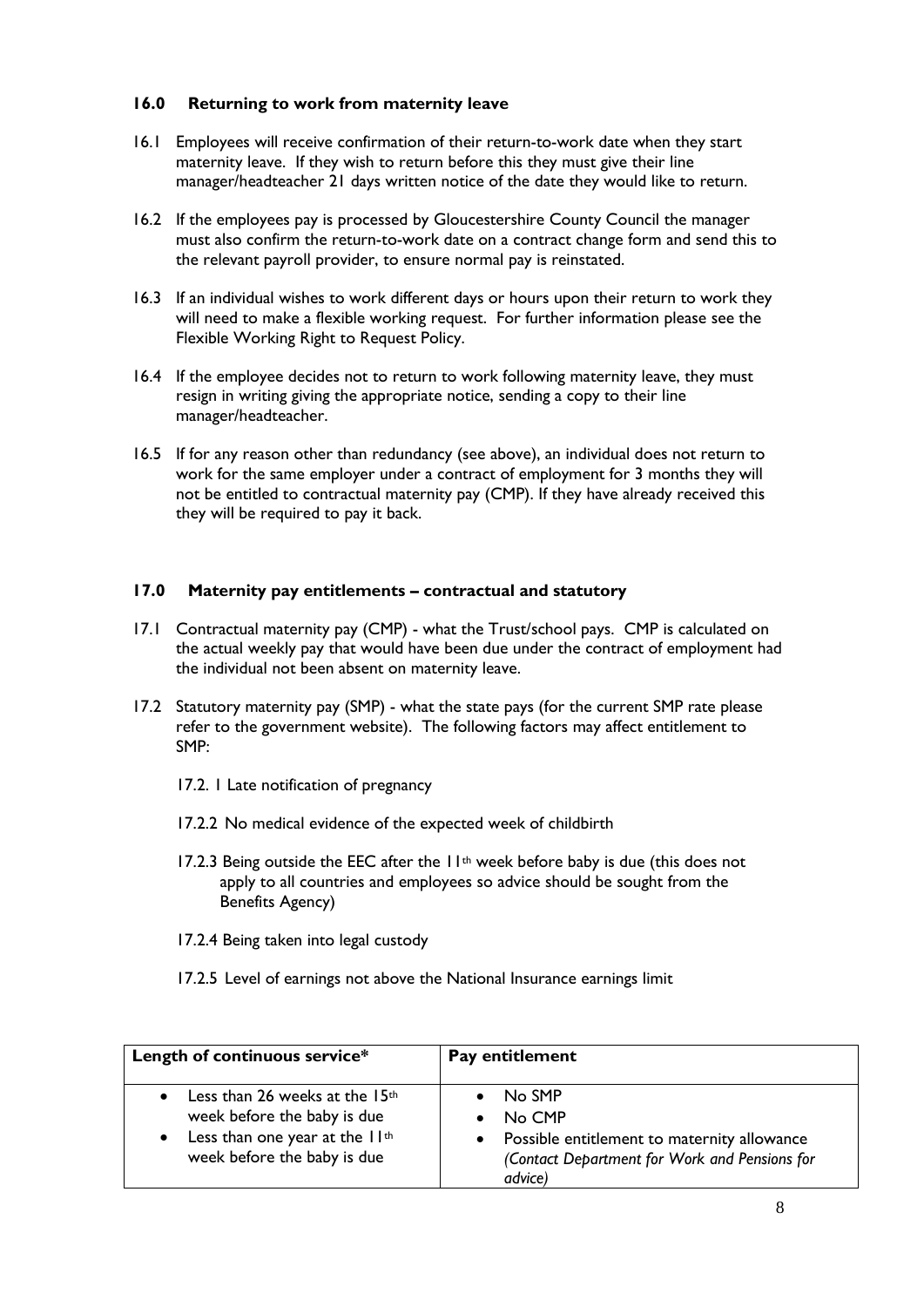| More than 26 weeks at the 15th<br>$\bullet$<br>week before the baby is due<br>Less than one year at the II <sup>th</sup><br>$\bullet$<br>week before the baby is due   | Entitled to SMP (subject to sufficient earnings)<br>No CMP                                                                                      |
|------------------------------------------------------------------------------------------------------------------------------------------------------------------------|-------------------------------------------------------------------------------------------------------------------------------------------------|
| Less than 26 weeks at the $15th$<br>$\bullet$<br>week before the baby is due<br>More than one year at the II <sup>th</sup><br>$\bullet$<br>week before the baby is due | No SMP<br>Entitled to CMP<br>Possible entitlement to maternity allowance<br>$\bullet$                                                           |
| More than 26 weeks at the $15th$<br>week before the baby is due<br>More than one year at the II <sup>th</sup><br>$\bullet$<br>week before the baby is due              | Entitled to SMP (subject to sufficient earnings. If not,<br>individuals may be entitled to maternity allowance)<br>Entitled to CMP<br>$\bullet$ |

- 17.3 \*Continuous service is when an employee has worked for one employer or associated employer without a break e.g. staff who have moved employment/schools but continuously worked for DGAT will have continuous employment for the purpose of maternity pay. Staff transferring between schools and academies under TUPE keep their existing continuity of service for the purpose of maternity pay.
- 17.4 If individuals are entitled to SMP and CMP it is paid as follows:

| <b>Week of leave</b> | Pay                                                                                                                                                                                                                                                                                                                                                                                                                                                                                  |
|----------------------|--------------------------------------------------------------------------------------------------------------------------------------------------------------------------------------------------------------------------------------------------------------------------------------------------------------------------------------------------------------------------------------------------------------------------------------------------------------------------------------|
| Weeks one - four     | Full pay                                                                                                                                                                                                                                                                                                                                                                                                                                                                             |
| Weeks five $-$ six   | 2 weeks at 90% of full weekly pay (SMP)                                                                                                                                                                                                                                                                                                                                                                                                                                              |
| Weeks seven-18       | 12 weeks' half pay (CMP) if the individual qualifies plus SMP or maternity<br>allowance. Individuals can choose to have half pay paid in one of the<br>following ways:<br>over 12 weeks - weeks seven-18 (it will be paid this way unless one<br>of the other two options, below, is chosen)<br>over 20 weeks - weeks seven-26 (assuming the individual is taking<br>$\bullet$<br>their full entitlement to ordinary maternity leave). This would<br>result in a lower sum per week. |
|                      | in one lump sum once the individual has returned to work (this<br>would apply where the employee is unsure as to whether they wish<br>to return to work after the maternity leave period).                                                                                                                                                                                                                                                                                           |